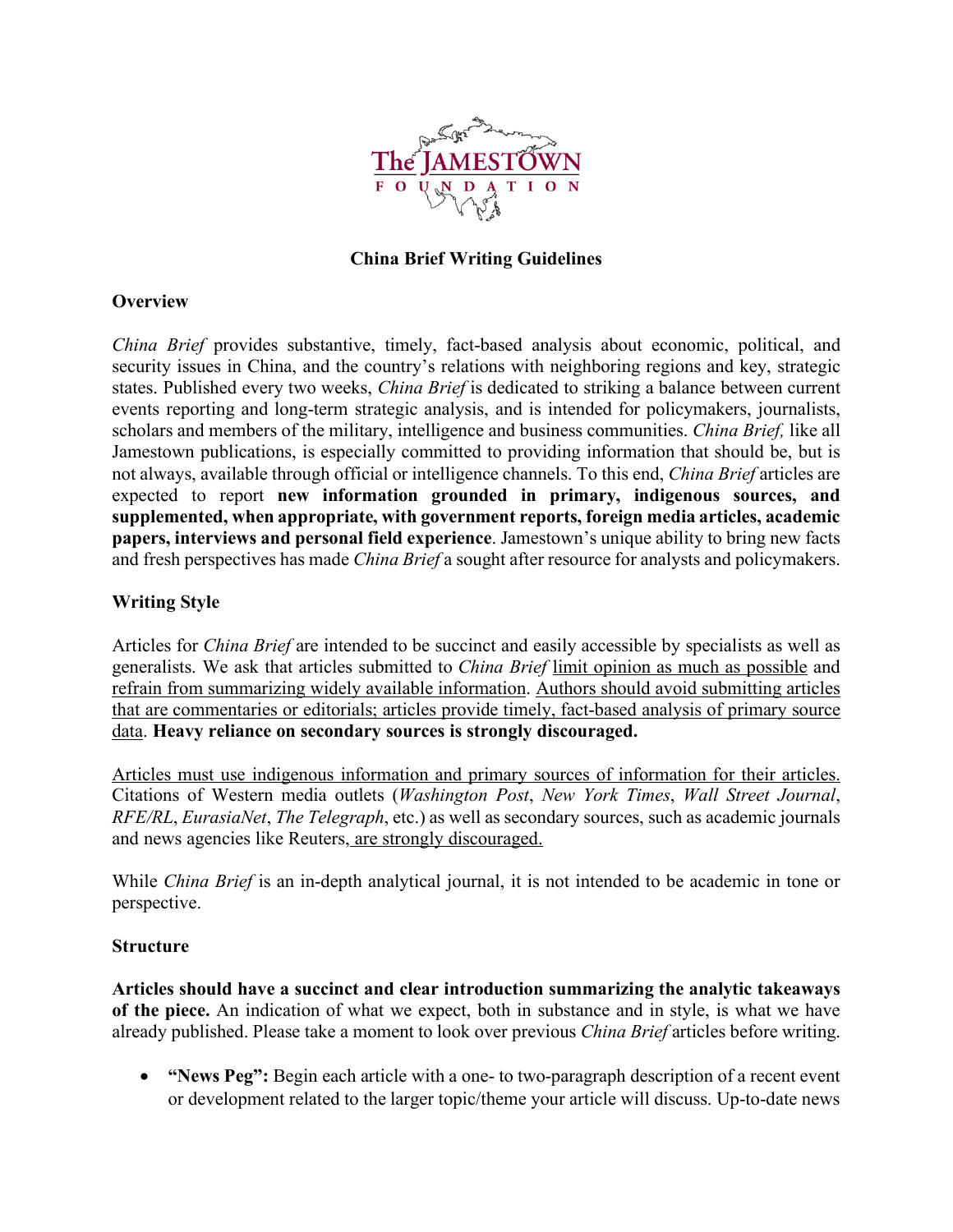pegs (something that occurred within approximately one or two weeks of submitting the article) are preferred.

- Body: Further details, background, and the bulk of the article's analysis should go here. A good article will fit the news peg within a larger context, explain its relevance and importance, connect the news peg to a larger issue or trend, and (where appropriate) highlight domestic or inter-state security-related topics "to watch for." This is particularly important when transitioning in a paragraph from description of events or facts (a summary of a law or recent leadership shuffle for example). There must be a subsequent description of why this event or issue should matter to the reader and how it fits into the larger picture. Facts should be followed by analysis.
- **Summation/Conclusion:** Avoid ending your articles "abruptly." Please include a summation or conclusion of what the article discussed, and ideally point to larger themes the article topic highlights. A good conclusion may (though does not necessarily need to) provide some predictions for future developments related to the main topic.

Our authors must report on the facts accurately. Although each submission is checked for accuracy, it is up to the author to ensure the veracity of his/her statements. Jamestown also assumes that articles submitted to *China Brief* have not been submitted or published elsewhere. In short, draft articles should be original and solely intended for publication in *China Brief.*

# **Editorial Process**

While Jamestown reserves the right to make editorial changes to create a consistent style for the content of our publications, we aim to preserve the author's original intent and tone. In the case of translated articles, significant editing is often necessary. We make every effort to consult with the author on editorial changes, but please be advised that due to time constraints we are occasionally unable to do so prior to publication.

# **Plagiarism**

All articles must be the original work of the author. Jamestown will cancel the publication of the article in the event that it is found to be, in whole or in part, copied from other sources.

# **Publication and Payment Policy**

Jamestown editing staff will make every effort to work with the author to make submissions suitable for publication. In the event that a submission, whether it was solicited or unsolicited, still does not meet the aforementioned criteria after consultations and revisions are made, Jamestown reserves the right to decline the publication of a draft article for *China Brief.*

Authors will receive a \$400 honorarium for full-length published articles.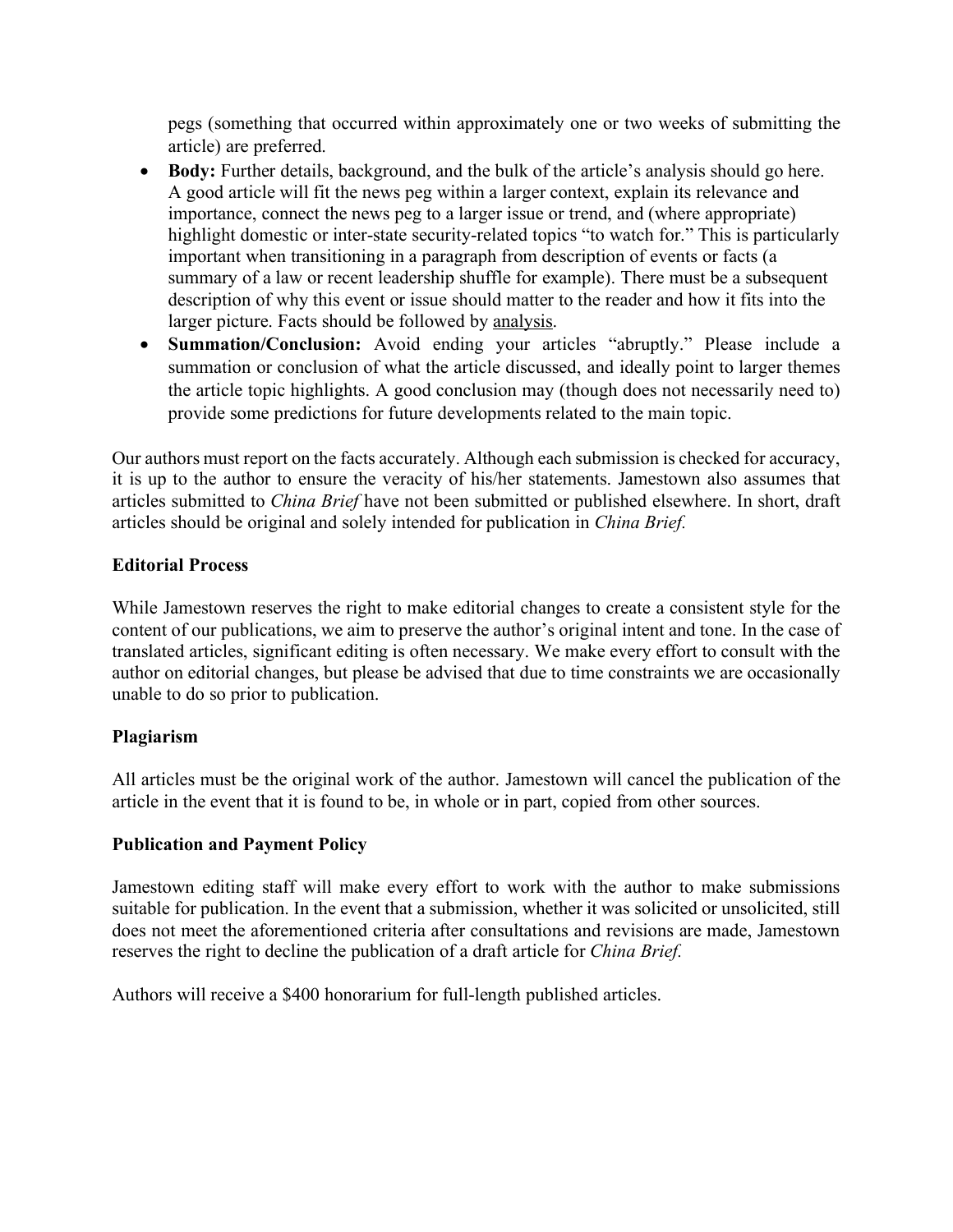# **Technical Requirements**

- Full-length submissions should be 1,500-2,000 words in length. Briefs should be 800-1,000 words.
- Submit all articles with two proposed titles.
- Use indigenous/primary source citations when necessary. Reference to author's previous works need not be footnoted.
- China Brief is an American publication, so standard American—as opposed to British spellings will be used. Please be consistent in your spelling of proper names, particularly those requiring transliteration into English.

# **Sources**

Make sure Sources are formatted according to the following style:

- (Xinhua [with hyperlink] April 3 [if it is from the current year, otherwise include a comma and the year June 3, 2013]). News agencies Xinhua or BBC or purely online sources (White House Website) will not be *italicized*. Newspapers (*People's Daily*)*,* will be.
- Multiple sources should be separated by semicolons. Thus: "China's widget production rose 30 percent in the third quarter compared to the same period last year (Xinhua, April 3; *People's Daily*, November 10, 2013)."
- Footnotes: In the body of the article, place **[#]** at the end of the sentence, where # is the correct number. Put a section labeled **Notes** at the end of your article. Number 1., 2., etc and put your comments, books sources (with page numbers) there.
- Information from interviews and personal conversations must be cited, although the source may be kept anonymous if there is a good reason. The preferred format is: (Author's interview, SOURCE'S NAME, CITY, DATE) or, if the name is withheld, simply (Author's interview, CITY, DATE).
- Dates should be given in the month-date-year format widely used in the United States, with the current year omitted. The names of months should always be spelled out. Thus: "November 1, 2013"; for a date in the current year, simply "November 1."
- Please observe the following formatting requirements: Microsoft Word Document; no paragraph indentations; do not skip lines between paragraphs. For web layout reasons, this will make it easier for us to publish your articles. You can use Microsoft Word's "line spacing options" menu to create spaces between paragraphs that will transfer more gracefully to the web.
- Do not italicize proper names. For example: Zeng Qinghong or Zhongnanhai.
- When possible, please provide English translations/explanations of foreign language names and terms. For example: *danwei* (work unit), Zhongnanhai (compound of China's top leaders).
- For Chinese terms, we prefer characters, unless, like *danwei* or *minzu*, the word will be frequently used.
- Anything in quotes must have a source.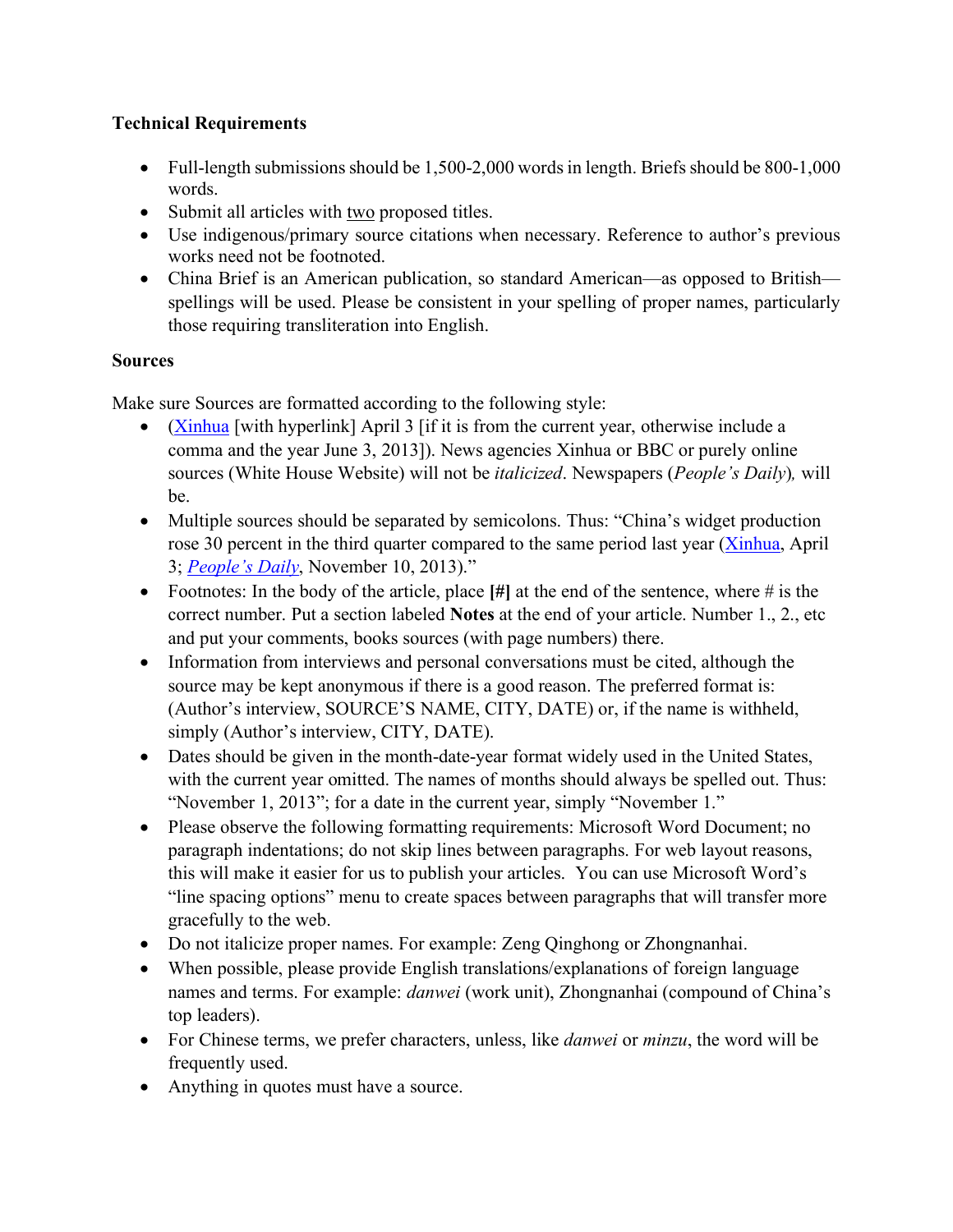- For sources go back as far as possible to the original (Instead of citing an article in the Diplomat that is repeating everything in a report by the Chinese ministry of foreign affairs – go to the Chinese foreign affairs website, and find the actual link and quote from there.)
- If you are talking about a weapon system or new organizational shift, always go back to the doctrine.

# **Other Elements:**

- Make sure all text is justified
- Include **Bold** section headings
- Please include a short bio (2–3 sentences) describing your current affiliation and where you have been published before if applicable. Author biographies are linked in China Brief articles and examples can be found that way.
- Include 2–3 sentences about yourself: current and past positions, recent publications and relevant experience.

Author's checklist: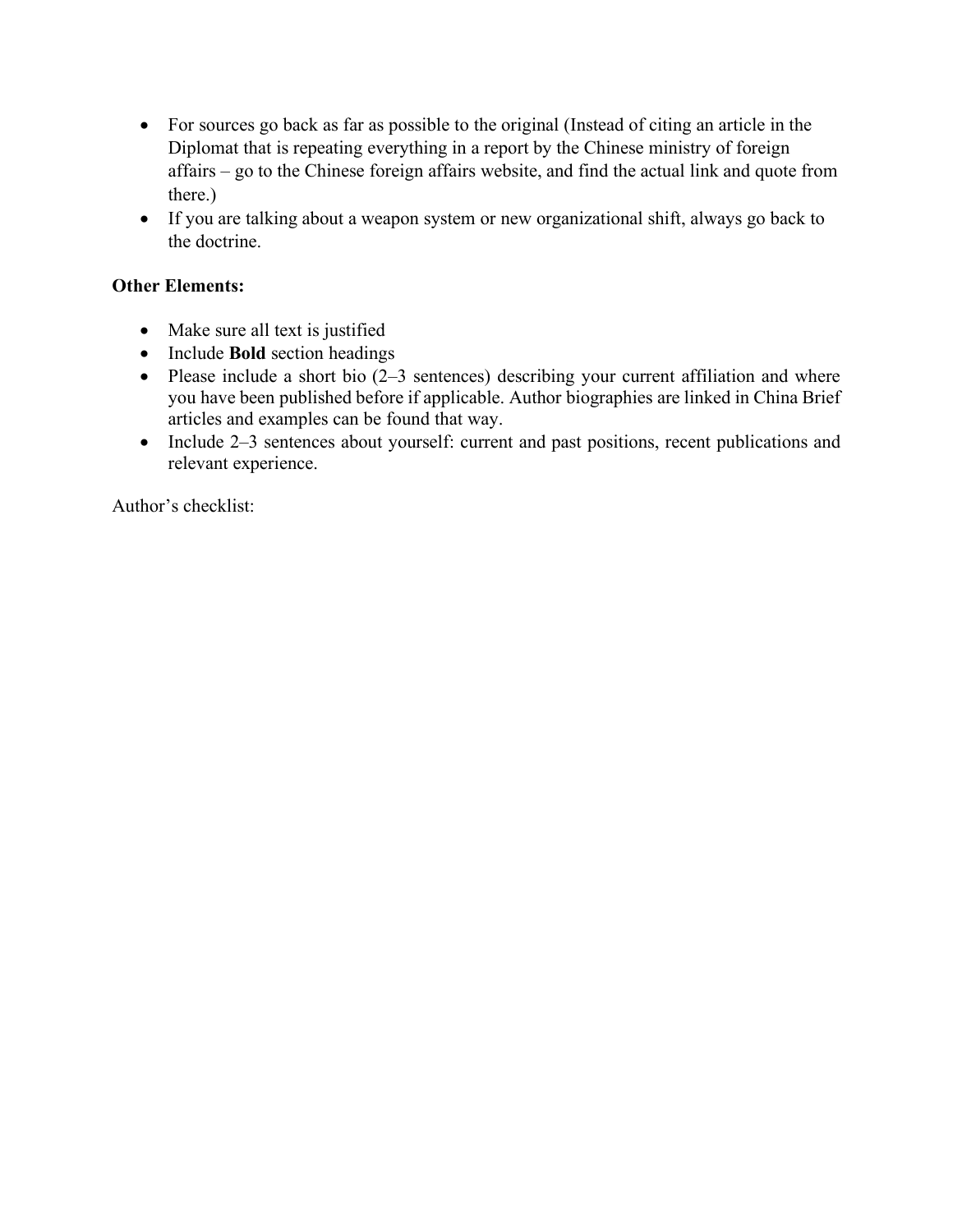### **Abbreviations**

EU, UN, CIS, OSCE, CIA, FBI, NATO (no periods);

U.S. (with periods)

Always spell out what the abbreviation stands for first before providing the abbreviation.

ex: The Commonwealth of Independent States (CIS) summit lasted three days.

**that/which** – (*which* is preceded by a comma; *that* is not)

ex: The political faction that usurped power last year consolidated its authority.

*or:* General Cao's political faction, which usurped power last year, consolidated its authority amid waning public support.

Note on usage: "That" is used with a "restrictive" clause, in other words, a part of a sentence that you cannot remove without changing the meaning of the sentence. "Which" is used with a "non-restrictive" clause—a part of a sentence that can be removed without altering the overall meaning of the sentence.

ex: The Russian company that put in the highest bid won the tender. [This sentence means that of all the companies competing in the tender, the winner was the one that put in the highest offer. The clause cannot be removed because the phrasing of this sentence implies there were other Russian companies bidding for the contract that did not win (because their bid was not the highest).]

ex2: The Russian company*, which put in the highest bid,* won the tender. [The sentence, as it is phrased, implies that of all the international companies competing in the tender, the Russian company won (and it happened to have put in the highest bid).]

#### **There is**

Avoid starting off a sentence with "There is…"

ex: There is no evidence of an overt Moldovan-Belarusian military alliance. instead try: No evidence exists for an overt Moldovan-Belarusian military alliance.

### **Spacing**

Keep only one space between sentences. Text should be single-space, with an extra line between block (right- and left-justified) paragraphs.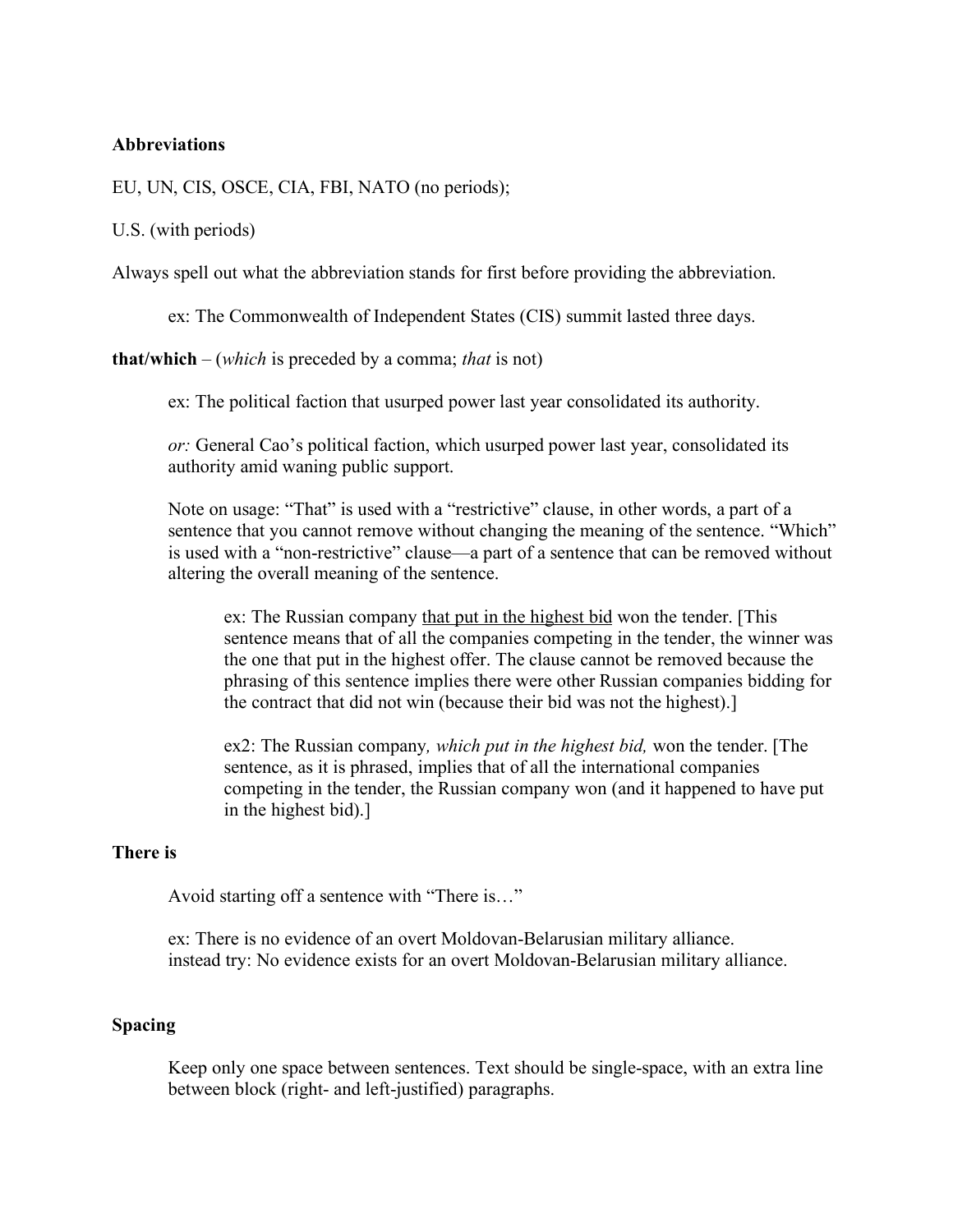#### **More on Parenthetical Source Citations**

Please use in-text, parenthetical citations in the form ([Source Name], [Month fully spelled out] [Day]). If the source is from a non-current year, include the year inside the parenthetical citation. The sentence end punctuation should always go after the parenthetical citation.

Simplest Example: General Chang provided \$50 million of military aid to Pakistan (Xinhua, March 10).

### Citation after quotation:

Medvedev told reporters, "Russia will never give in to Armenia's demands" (Kommersant, June 23).

#### Source from a non-current year:

A decade ago, bilateral trade between Mongolia and Uzbekistan equaled \$400 million (Ferghana.ru, January 13, 2002).

### One source from multiple dates:

The prime minister pushed through her agenda consisting of cracking down on corruption, securing Middle Eastern gas shipments, combating drug trafficking and fighting unemployment (Kyiv Times, February 27, March 1, 3–4).

Last year's figures were nearly three times larger than the export numbers released by the Finance Ministry on August 1 (Azerbaijani Ministry of Finance, August 1, 2011; August 1).

### Multiple sources, same date:

Defense Minister Anatoly Serdyukov vowed to crack down on the problem of systemic hazing in the military, but his pronouncement has had little effect on falling number of recruits (Interfax, Kommersant, July 5).

Multiple sources, multiple dates (separate with a semicolon):

The Belarusian president enjoys the public support of 43 percent of the population, yet these numbers have been declining since March (Charter97.org, August 4; Nasha Niva, March 30).

### **Titles**

Capitalize only if followed by specific name

**Russian President Vladimir Putin** issued a strong declaration against… The **Russian president** issued a strong declaration against…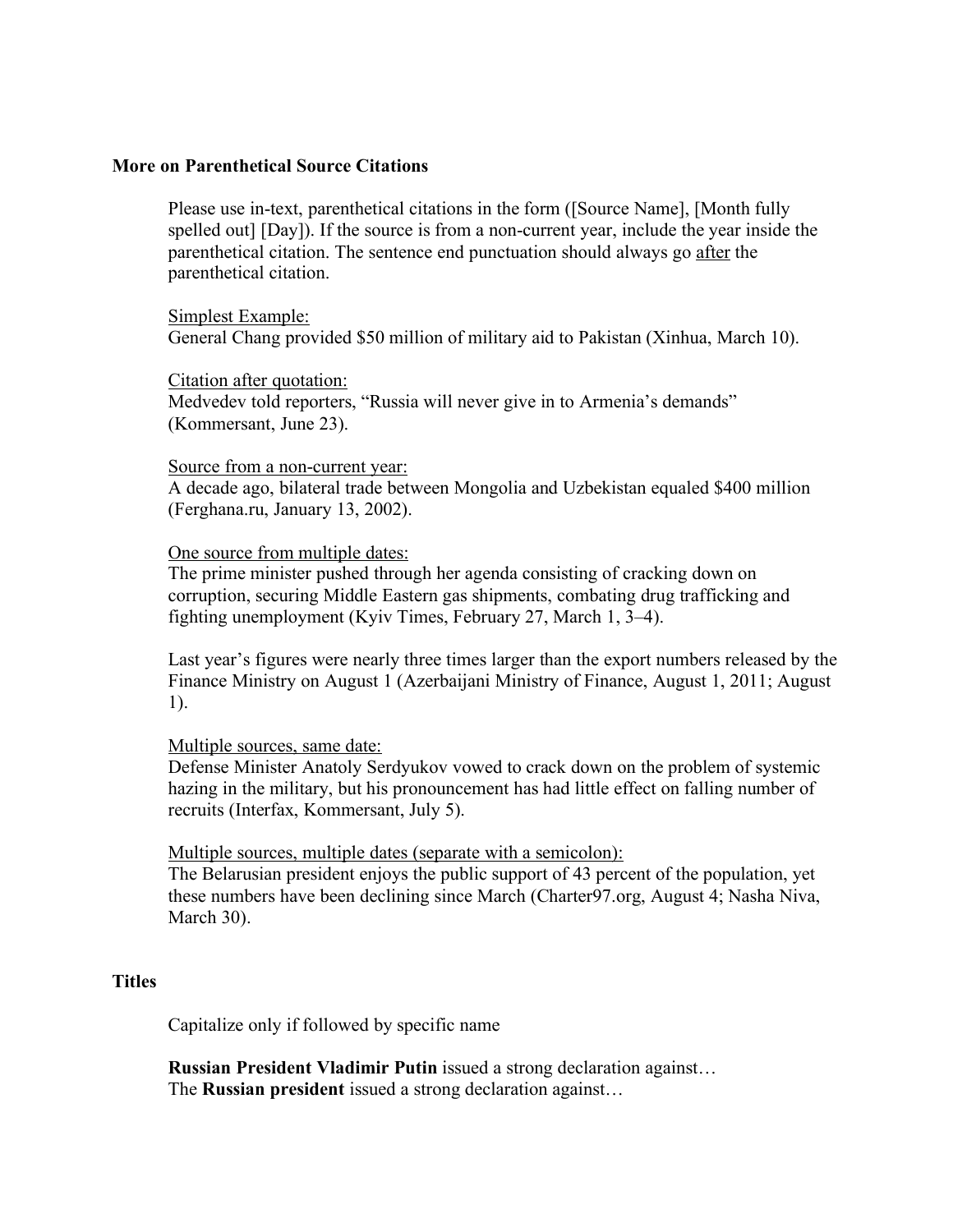**Vladimir Putin, the Russian president**, issued a strong declaration against…

The **embassy** lodged an official protest. The **Estonian Embassy** in **London** lodged an official protest.

The **ministry of interior** revamped its guidelines for the use of force. The **Russian Ministry of Interior** revamped its guidelines… (exception: US government agencies are always capitalized – State Department, Department of Defense, etc…)

**Comma Series**: A, B and C (not A, B, and C)

### **Currency/Money**

\$500,000 NOT: USD 500,000 NOT: \$ 500,000 NOT: 500,000 USD NOT: 500,000 US dollars

\$3.5 billion NOT: 3.5 billion dollars (US)

Only use currency symbols for US dollars, and (optional) for the euro " $\varepsilon$ "

If providing money amounts in a non-US currency, also provide the converted amount in dollars in parentheses:

*Ex*: The new main battle tank is projected to cost 27 million rubles (\$881,500) per unit.

#### **Hyphens/En-Dashes/Em-Dashes**

Though easily confused, the hyphen  $(-)$ , en-dash  $(-)$  and em-dash  $(-)$  each has a separate punctuation role.

Hyphen (key usually located to the left of the Backspace key)

Use a hyphen to:

- form compound modifiers
	- ex: The deposed president traversed the **15-kilometer** distance by ferry. *But:* The deposed president traveled 15 kilometers by ferry to escape.
	- ex: The **al-Qaeda-affiliated** cell planned…
		- *But:* The cell, an al-Qaeda affiliate, planned…
	- ex: The police officers came under **grenade-launcher** fire.
		- *But:* The police officers came under fire from a grenade launcher.
	- ex: Russia retains a **long-term** lease on the base.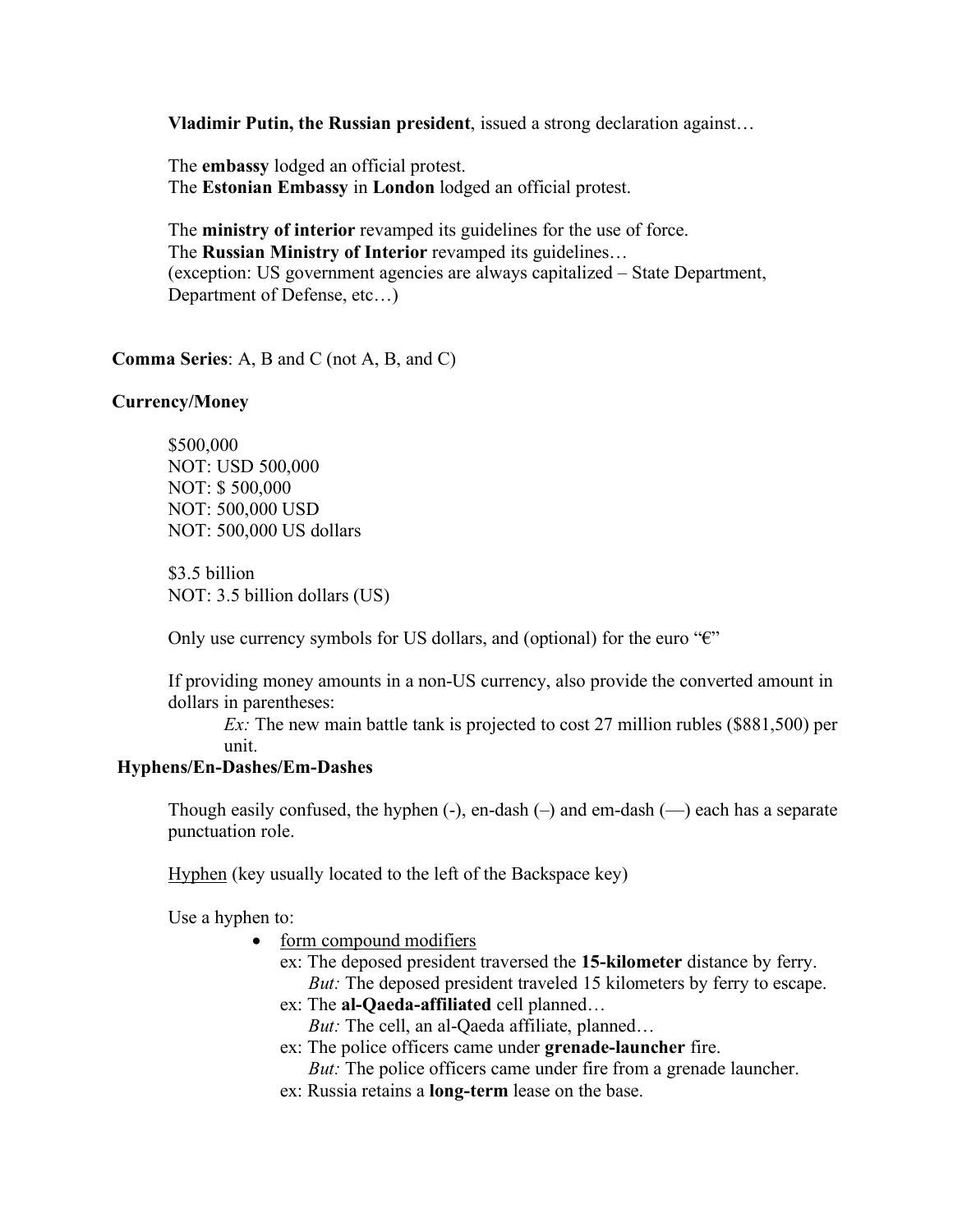*But:* Russia's lease on the base was long term.

Do not hyphenate an adverb (usually ends in "-ly"—truthfully, quickly, timely) with an adjective.

ex: The quickly degrading infrastructure…

Use a hyphen with most comparative (-er) and superlative (-est) forms that are a part of a compound, but not when the words more, most, less, and least are used.

ex: The highest-level meeting of Russian and Turkish authorities… ex: The Baltic States, NATO's least secure region of responsibility,…

*Note on use:* Compound modifiers that need a hyphen come before the noun. Try placing "and" between the adjectives. If there is no loss of meaning, then you are very likely to be dealing with several adjectives, as opposed to a compound adjective that requires a hyphen.

> ex: "Moscow based institute" → "Moscow **and** based institute" → "Moscow institute" makes sense, but "based institute" does not; this is a compound modifier that requires a hyphen ("Moscowbased institute")

ex: "mobile light infantry" → "mobile **and** light infantry" → "mobile infantry" and "light infantry" both make sense, and the meaning that the infantry is both mobile and light is preserved. This was just a series of adjectives, which do not require hyphenation.

• write out numbers larger than 20 ex: twenty-eight, sixty-seven, one hundred and thirty-five

*Note on use:* Under most circumstances, you should write all numbers larger than ten as numerals. Only write out larger numbers with words when at the start of a sentence, or to prevent confusion.

• write words with hyphenated prefixes or words with in-word hyphenation ex: un-American, x-ray, pre-Soviet

<u>En-dash</u> (Ctrl + -) = – note: the "-" is on the number keypad

Use an en-dash to:

• express a number or date range

ex: Annual oil exports are predicted to rise between **5 million–7 million** barrels, reflecting an increase of **10–12 percent** over last year.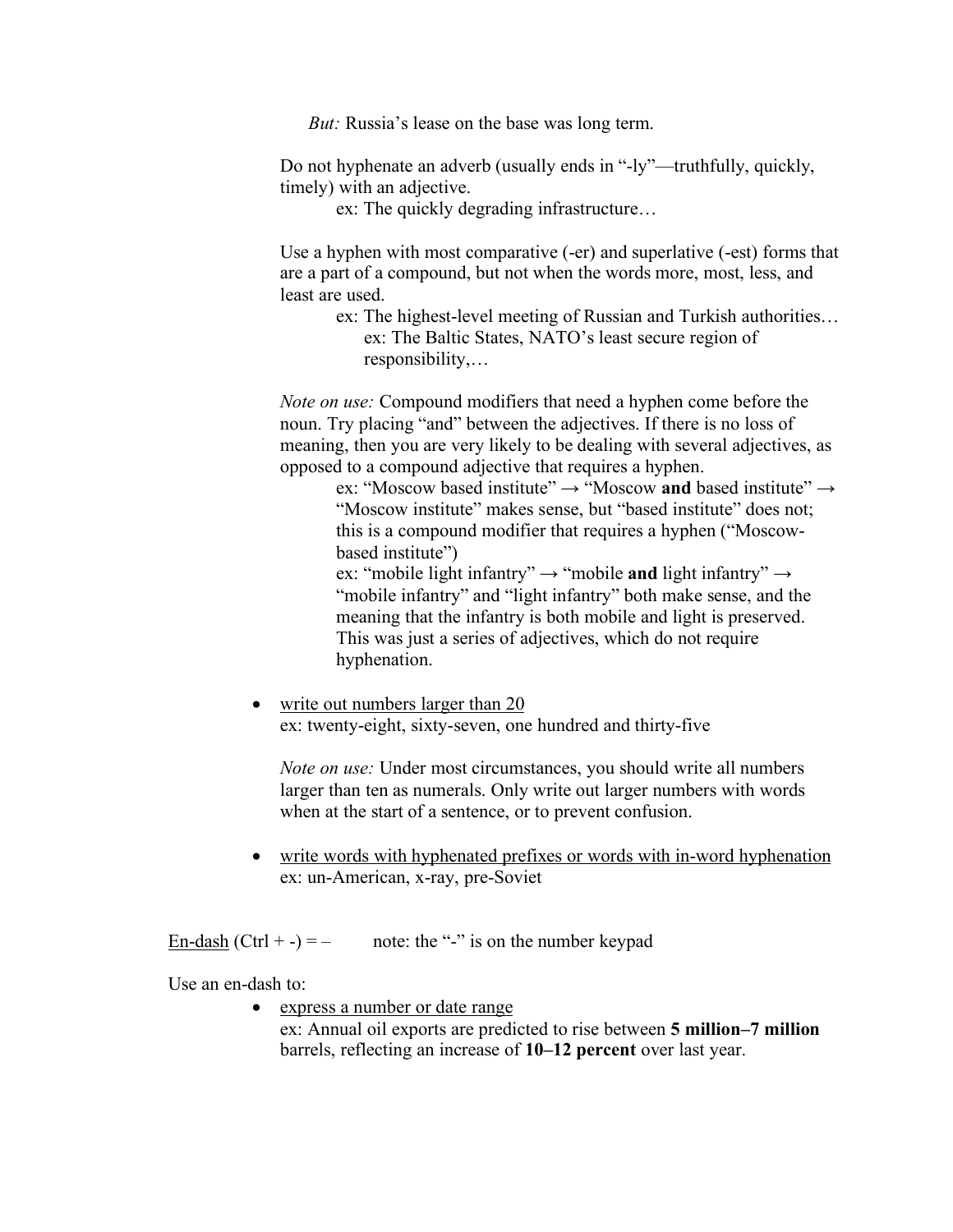*But:* Do not write 5–7 million unless the range is actually from 5 (five) to 7,000,000 (in which case it would be clearer to spell it out rather than use an en-dash).

ex: The Mongolian military expects to spend \$3 billion on equipment upgrades in **2012–2015**.

ex: The minister's visit, scheduled for **August 30–September 1**, was pushed back from its originally planned date of **August 23–27**.

• Combine open compounds ex: **Georgia–South Ossetia** peace process

<u>Em-dash</u> (CTR+ALT+-) = — note: the "-" is on the number keypad  $Not - or -$ 

The em-dash is a very versatile—if overused—punctuation mark, and it is mainly utilized to signify an "aside." Jds

ex: The convoy of vehicles—**which included Kostov's land cruiser—**was hit by RPG fire from militants atop nearby buildings.

NOT: The convoy of vehicles – **which included Kostov's land cruiser –** was hit by RPG fire from militants atop nearby buildings.

NOT: The convoy of vehicles-**which included Kostov's land cruiser-**was hit by RPG fire from militants atop nearby buildings.

### **Percent**

Always use numerals but spell out "percent"; never use "%" in your text.

ex: Turkmenistan's GDP rose by 5 percent in 2012. This year, analysts forecast a growth of 6.5 percent.

ex: More than 38.5 percent of households in Baku receive their news from the Internet.

#### **Dates**:

Dates are rendered in the form: May 3, 2004 (rather than 3 May 2004). In addition, do not use ordinal numbers  $(1^{st}, 2^{nd}, 3^{rd}, 4^{th}, \ldots)$  in dates (ex: November 5<sup>th</sup>), only use cardinal numbers (November 5). It is a minor point, but changing the date format throughout an article can be time consuming. Inside the in-text parenthetical citations, always fully spell out the month followed by the day (Interfax, August 15). Include the year inside parenthetical citation only if the source is from a non-current year. [See subsection "More on Parenthetical Source Citations"]

Between April 3–12,… From April 3 to April 12,…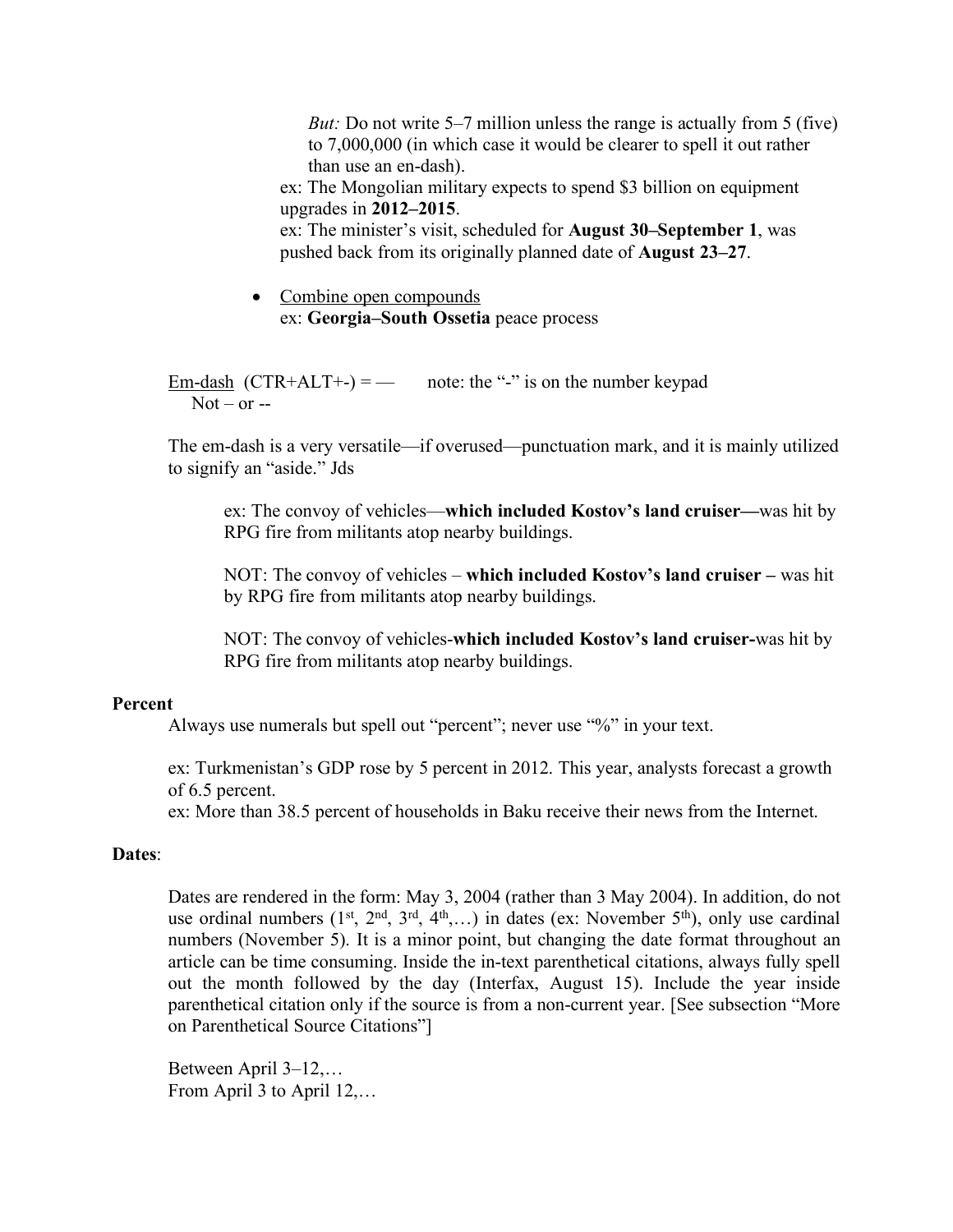#### **Western**

The Western idea of democracy… NOT: The western idea of democracy

### **Quotes**

In American English Periods go inside quotes. Bob's burgers are "great." Use double quotation marks  $($ " ") for direct quotations. Use single quotation marks ('') only for quotations within quotations.

ex: General Hamad said that the rebellion should be "eviscerated" (Times, January 10).

ex: General Hamad's chief of staff was quoted as saying that the "president of the republic issued an order to 'eviscerate the rebels' " (Times*,* January 10).

Please use "smart" quotes ("") not "straight" ("") quotes in your text.

### **Led/Lead**

Lead  $=$  (verb, present tense): guide, go in front, head

= (adjective): highest in rank or authority

 $=$  (noun): a dense, gray metal [Pb]

Led  $=$  (verb): past tense of "to lead"

#### **Toward/Towards, Upward/Upwards**

US convention is to use "toward" and "upward." The extra "s" is used in Britain. ex: US policy **toward** Lithuania…

#### **Numbers**

One through ten as words

11 and upward, as well as decimals (0.8, 4.9, etc.), as numerals Note: Even while following this rule, avoid mixing word and digit numbers in a single sentence to avoid confusion.

ex: He sent the border guards in groups of 12, 7, 13 and 24.

**Terror** – use Terrorist instead, unless in a direct quotation

Terrorist attacks

#### **Islamists**

Try to avoid the term "Islamist"; use "militants," "extremists," "Islamic extremist," etc.